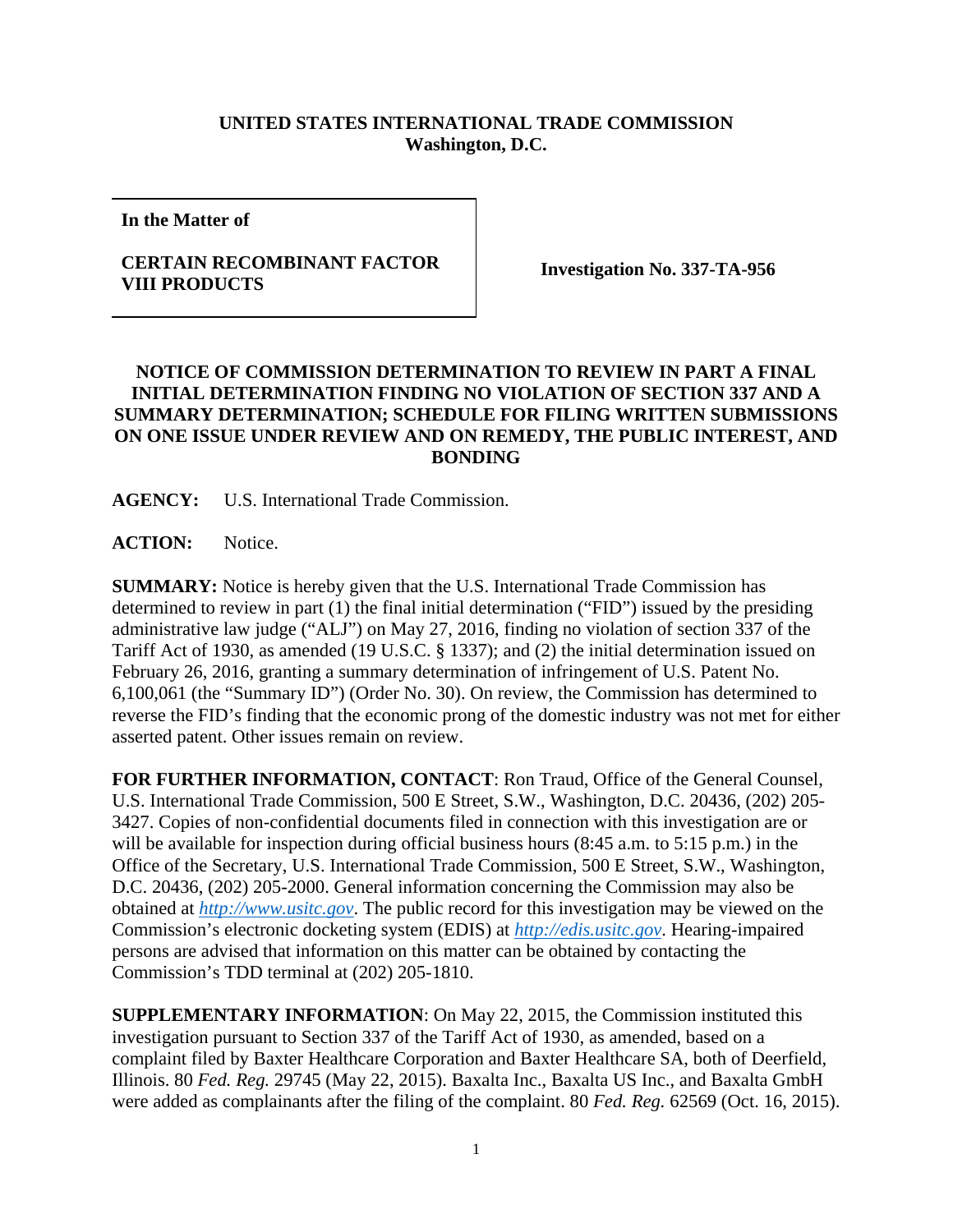(The complainants are collectively referred to as "Baxter.") The Commission sought to determine whether there is a violation of Section 337(a)(1)(B) in the importation into the United States, the sale for importation into the United States, or the sale within the United States after importation of certain recombinant factor VIII products by reason of infringement of any of claims 19–21, 36, 37, and 39 of U.S. Patent No. 6,100,061 ("the '061 patent"); claims 20 and 21 of U.S. Patent No. 6,936,441 ("the '441 patent"); and claims 1, 5, 8, 10, 14, and 18 of U.S. Patent No. 8,084,252 ("the '252 patent"). 80 *Fed. Reg.* at 29746. The Commission directed the ALJ to make findings of fact and provide a recommended determination with respect to the statutory public interest factors set forth in 19 U.S.C. § 1337(d)(1), (f)(1), and (g)(1). *Id.* The notice of investigation named as respondents Novo Nordisk A/S of Bagsvaerd, Denmark and Novo Nordisk Inc., of Plainsboro, NJ (collectively, "Novo Nordisk"). *Id.* The Office of Unfair Import Investigations ("OUII") is also a party to this investigation. *Id.* 

On December 8, 2015, Baxter moved for partial termination of this investigation based on the withdrawal of claims 21, 36, 37, and 39 of the '061 patent; claims 1 and 10 of the '252 patent; and claims 20 and 21 of the '441 patent. That motion was granted, leaving only claims 19 and 20 of the '061 and claims 5, 8, 14, and 18 of the '252 patent at issue. Order No. 23 (Dec. 10, 2016), *unreviewed*, Notice of Commission Determination Not to Review an Initial Determination Granting a Motion for Partial Termination of the Investigation with Respect to Certain Claims (Jan. 6, 2016).

On September 17, 2015, the ALJ issued Order No. 11, which construed the terms "protein-free conditions" and "protein-free medium" in the asserted claims of each asserted patent. On December 4, 2015, Novo Nordisk moved for reconsideration. On January 7, 2016, the ALJ issued Order No. 25, which granted the motion and reaffirmed her previous claim constructions. On January 11, 2016, Baxter filed a motion requesting a summary determination that the accused products infringe claims 19 and 20 of the '061 patent. On February 26, 2016, the ALJ issued an initial determination ("ID") (Order No. 30), which granted the motion. On February 29, 2016, Novo Nordisk filed a petition requesting that the Commission review Order Nos. 11, 25, and 30. On March 29, 2016, the Commission determined to defer its decision on whether to review those orders until the date on which the Commission determines whether to review the ALJ's final ID (FID). Notice of Comm'n Determination to Extend the Date for Determining Whether to Review a Non-Final Initial Determination Granting Complainants' Motion for Summary Determination that the Accused Products Infringe U.S. Patent No. 6,100,061 (Mar. 29, 2016).

On May 27, 2016, the ALJ issued the FID, which found no violation of Section 337 as to either remaining asserted patent. Regarding the '061 patent, the ALJ concluded (1) claims 19 and 20 are invalid as anticipated under 35 U.S.C. § 102(g) and obvious under 35 U.S.C. § 103; (2) the economic prong of the domestic industry requirement is not met; and (3) the technical prong of the domestic industry requirement is met by Baxter's Advate product. Regarding the '252 patent, the ALJ concluded (1) Novo Nordisk has not established the invalidity of any asserted claim; (2) Baxter failed to establish the economic prong of the domestic industry requirement; (3) the technical prong of the domestic industry requirement is met by Advate; and (4) Novo Nordisk's Novoeight is made by a process that infringes claims 5, 8, 14, and 18.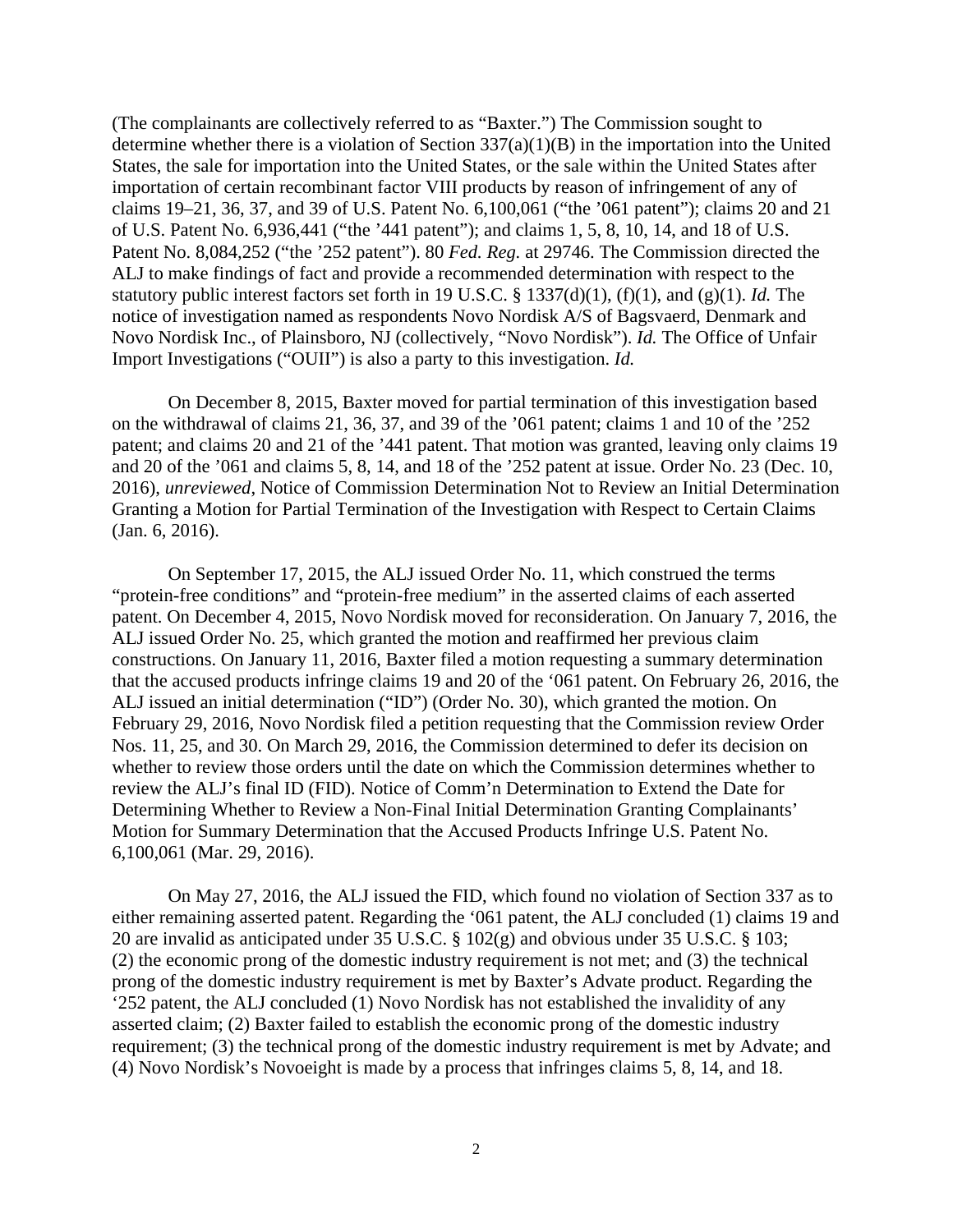On June 3, 2016, the ALJ issued her Recommended Determination on Remedy, Bonding, and the Public Interest, which contingently recommends both a limited exclusion order ("LEO") and cease and desist orders ("CDOs"). If the Commission finds a Section 337 violation, the ALJ recommended that an LEO should be issued that excludes recombinant factor VIII products manufactured by processes that infringe the asserted claims. The ALJ further recommended that the LEO should not extend to products imported to support clinical trials in the United States and that Novo Nordisk should be required to certify to U.S. Customs and Border Protection that any imported Novoeight will be used solely for such trials. The ALJ additionally recommended that the LEO provide for a grace period of 60 days from the end of the Presidential review period before the LEO is enforced. Furthermore, the ALJ recommend that a CDO containing the above exception and grace period be directed to each respondent. The ALJ also recommended that no bond should be required during the Presidential review period.

On June 13, 2016, Baxter and OUII filed petitions for review of the FID, and Novo Nordisk filed a contingent petition for review. OUII and Baxter each petitioned for review of the ALJ's determination that Baxter did not meet the economic prong of the domestic industry requirement. Baxter additionally petitioned for review of the FID's conclusions that the asserted claims of the '061 patent are anticipated and rendered obvious. Novo Nordisk's contingent petition challenged the ALJ's construction of "protein-free" in the asserted patents; the ALJ's construction of "selective pressure for the selective marker" in the '252 patent; and the ALJ's conclusion that Novo Nordisk infringes the '061 and '252 patents. On June 21, 2016, the parties filed responses to the petitions. On July 5, 2016, Novo Nordisk filed its Statement on the Public Interest, and on July 6, 2016, Baxter did the same. Members of the public filed comments on the public interest on June 27 and 28, 2016.

Having examined the record of this investigation, including the FID and Order Nos. 11, 25, and 30; the petitions for review; and the responses thereto; the Commission has determined to review the FID in part and Orders Nos. 11, 25, and 30. Specifically, the Commission has determined to review the construction of "protein-free medium" and "protein-free conditions" in Orders No. 11 and 25 and the ID granting summary determination of infringement of the asserted claims of the '061 patent in Order No. 30. The Commission has also determined to review the ALJ's conclusion in the FID that the asserted claims of the '061 patent are anticipated and obvious. The Commission has determined to review and, on review, to reverse the ALJ's determination in the FID that the economic prong of the domestic industry requirement is not met as to the '061 and '252 patents. The Commission has determined not to review the ALJ's conclusion in the FID that the '252 patent is infringed..

The parties are requested to brief their positions regarding the FID's determination that the '061 patent is anticipated, the relevant applicable law, and the evidentiary record. In connection with its review, the Commission is particularly interested in a response to the following:

> The Federal Circuit has distinguished printed publication prior art from prior use/on sale prior art for purposes of the enablement requirement of 35 U.S.C. §§ 102 and 103. *See In re Epstein*, 32 F.3d 1559, 1567–68 (Fed.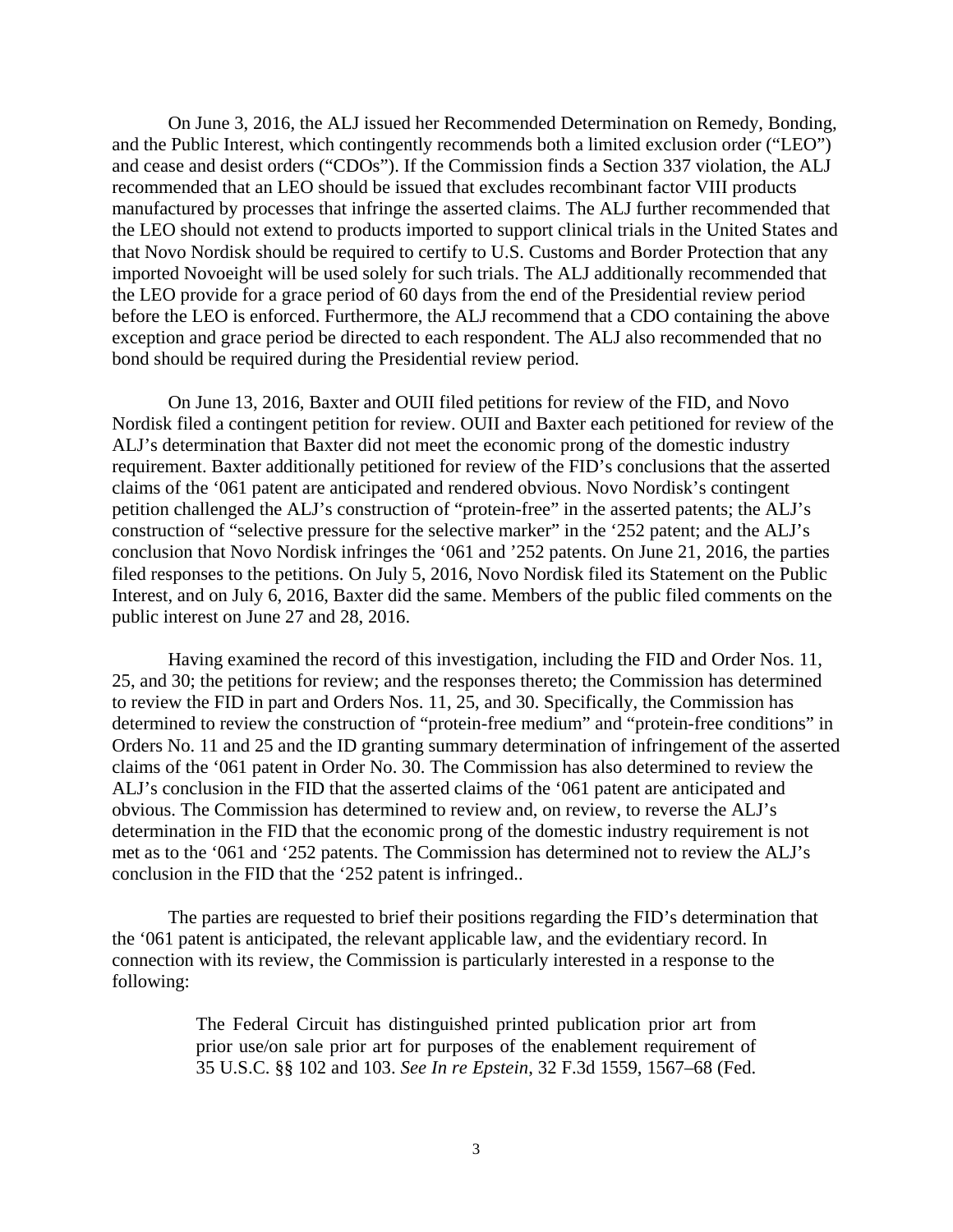Cir. 1994). Does this distinction have implications for enablement for prior inventions under 35 U.S.C. § 102(g)?

In connection with the final disposition of this investigation, the Commission may (1) issue an order that could result in the exclusion of the subject articles from entry into the United States, and/or (2) issue one or more cease and desist orders that could result in the respondent being required to cease and desist from engaging in unfair acts in the importation and sale of such articles. Accordingly, the Commission is interested in receiving written submissions that address the form of remedy, if any, that should be ordered. If a party seeks exclusion of an article from entry into the United States for purposes other than entry for consumption, the party should so indicate and provide information establishing that activity involving other types of entry either are adversely affecting it or likely to do so. For background, see *Certain Devices for Connecting Computers via Telephone Lines*, Inv. No. 337-TA-360, USITC Pub. No. 2843 (December 1994) (Commission Opinion).

If the Commission contemplates some form of remedy, it must consider the effects of that remedy upon the public interest. The factors the Commission will consider include the effect that an exclusion order and/or cease and desist orders would have on (1) the public health and welfare, (2) competitive conditions in the U.S. economy, (3) U.S. production of articles that are like or directly competitive with those that are subject to investigation, and (4) U.S. consumers. The Commission is, therefore, interested in receiving written submissions that address the aforementioned public interest factors in the context of this investigation.

The parties and the public are requested to brief their positions regarding the public interest. The Commission is especially interested in public comments from hemophilia A patients and medical professionals with experience in treating hemophilia A patients. The Commission is particularly interested in responses to the following:

- (1) What criteria are appropriate to assess the scope of alternative medications to Novoeight that are on the market and that are available to new or existing hemophilia A patients? For example, given the increased safety of third generation hemophilia A medicines, should the relevant scope be limited to third generation (or higher) medications? Should the relevant scope be limited to those alternative medications suitable for patients of all ages and suitable for prophylaxis treatment? Applying these criteria, please identify all available medications that are suitable alternatives to Novoeight.
- (2) What is the likelihood that a patient currently using Novoeight and who has insurance coverage for Novoeight will also have insurance coverage for a comparable medication that has similar therapeutic efficacy for that patient?
- (3) What costs will patients incur in the process of switching from Novoeight to a comparable alternative? For example, does insurance typically cover (and to what extent does insurance cover) consultations with medical professionals associated with the switching process? Do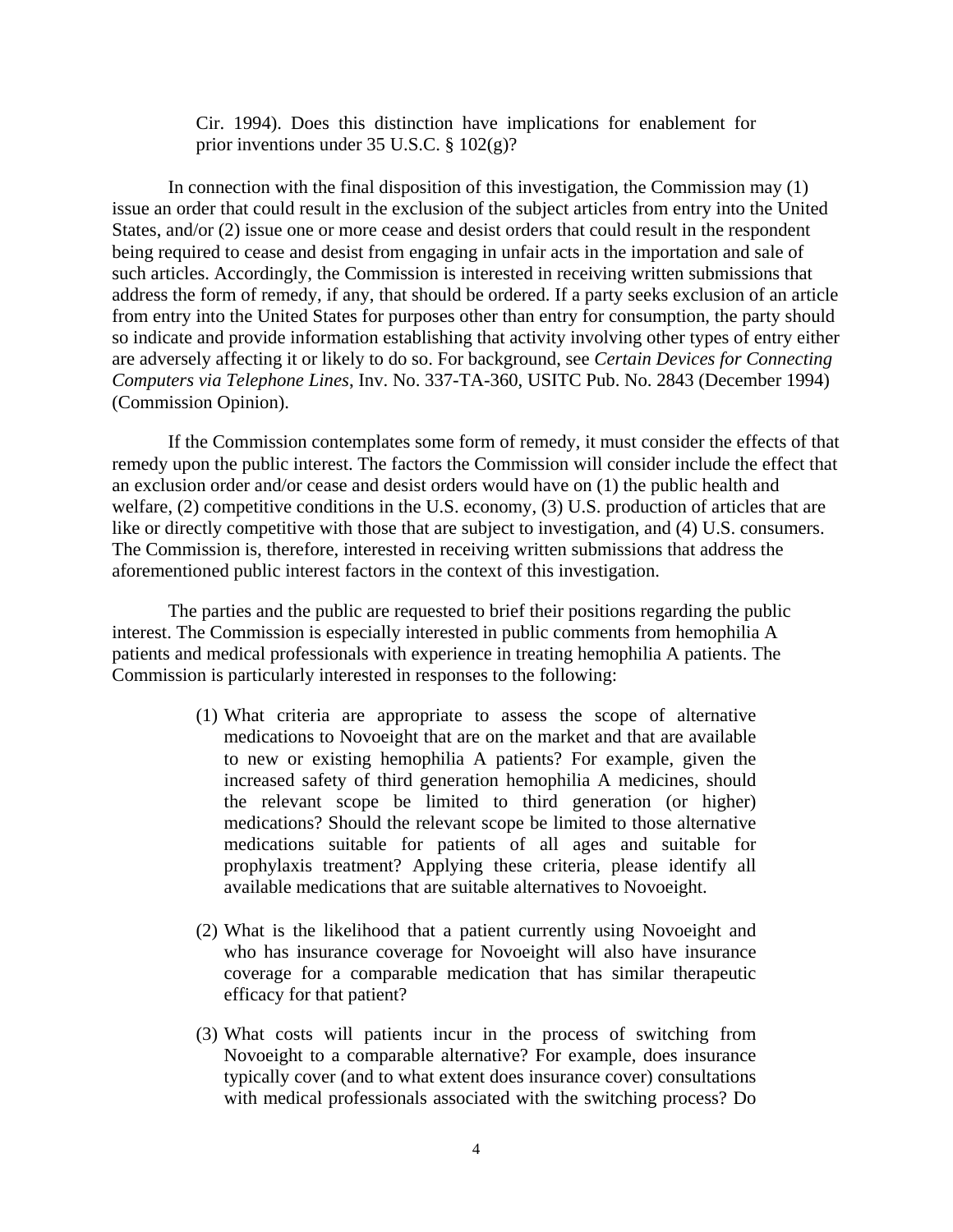the associated consultations often take place at one of the approximately 141 federally funded Hemophilia Treatment Centers ("HTCs")? If so, do patients commonly incur significant expenses in traveling to those HTCs?

- (4) What are the therapeutic and safety advantages, if any, of choosing to use Novoeight over Advate and/or other competing medications available in the U.S.?
- (5) Do some patients have better therapeutic outcomes with Novoeight than other alternatives? If so, what would the risks be of requiring a patient to switch from Novoeight to a medicine that is less effective for a given patient? Could the risk of switching to a less effective treatment include serious health risks or death?
- (6) How should the Commission take into account hemophilia A patients' well-documented fear of developing an inhibitor upon switching hemophilia A medications, given the potentially serious consequences of developing an inhibitor, regardless of the likelihood of developing an inhibitor?
- (7) How much weight should the Commission give the fact that Novoeight can be used by a patient for a longer period after reconstitution, and that it has a longer shelf life, than some other medications? For example, how much weight should the Commission give to the fact that some patients may have structured their lives around this increased convenience and flexibility?
- (8) Is the ALJ's recommendation that any remedial order should be delayed for sixty days necessary and/or sufficient to allow all individuals who are currently using Novoeight to transition to a different medicine? For example,
	- (a) How much time is typically needed to establish the viability of a suitable alternative medicine for a particular patient?
	- (b) How should the Commission consider that some hemophilia A patients may need additional time to switch because (1) those patients have upcoming scheduled surgeries, and/or (2) those patients started using Novoeight near the time of the issuance of any remedial order and should not change hemophilia medications within fifty days?
	- (c) If patients need to travel to and schedule appointments at HTCs, is the sixty day grace period sufficient?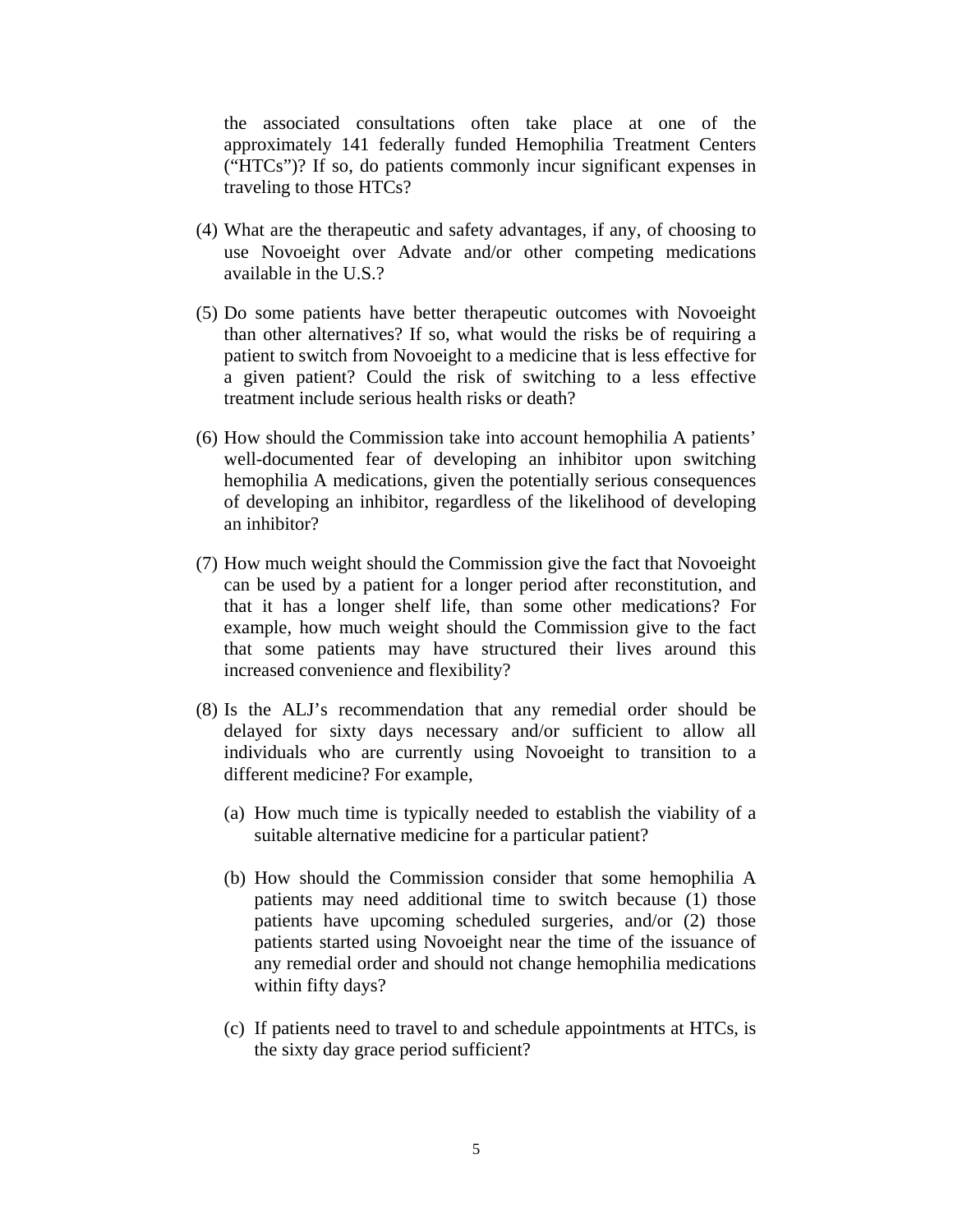- (d) If all patients currently using Novoeight need to begin seeking alternative treatments at the same time, is the availability of medical professionals qualified to treat hemophilia A sufficient to meet that spike in demand such that all patients can find alternative treatments within a sixty day time frame?
- (e) If the Commission were to limit a remedy so that patients who cannot find an alternative medicine within sixty days (or other time period), despite reasonable efforts, can continue to obtain Novoeight, how could the Commission do so without placing any or only a minimal burden on patients or medical professionals and still guarantee access to Novoeight by those patients? Could such a limit on the remedy be crafted so that the parties, Customs and Border Protection ("CBP"), U.S. distributors and vendors, doctors, and patients can maintain reliable supplies of Novoeight for patients in need?
- (9) If the Commission were to tailor any remedial order to allow current users to continue to reliably obtain Novoeight, how could the Commission draft such an exception? Could such an exception be crafted so that the parties, CBP, U.S. distributors and vendors, the appropriate decisionmakers, doctors or other prescribers, and patients can maintain reliable supplies of Novoeight for patients in need while providing no or only a minimal burden on medical professionals and patients?
- (10) If the Commission were to issue a remedial order, to what extent should the Commission craft the remedy so that individuals who are seeking treatment for hemophilia A for the first time and for whom relevant alternative medications are not suitable could access Novoeight? For example,
	- (a) If such modification is appropriate, how could it be accomplished?
	- (b) What standards should a physician or other decisionmaker use to determine whether such medicines are suitable for the patient?
	- (c) Could such a limit on the remedy be crafted so that the parties, CBP, U.S. distributors and vendors, the appropriate decisionmakers, doctors or other prescribers, and patients can maintain reliable supplies of Novoeight for patients in need while providing no or only a minimal burden on medical professionals and patients?

If the Commission orders some form of remedy, the U.S. Trade Representative, as delegated by the President, has 60 days to approve or disapprove the Commission's action. *See* Presidential Memorandum of July 21, 2005. 70 *Fed. Reg.* 43251 (July 26, 2005). During this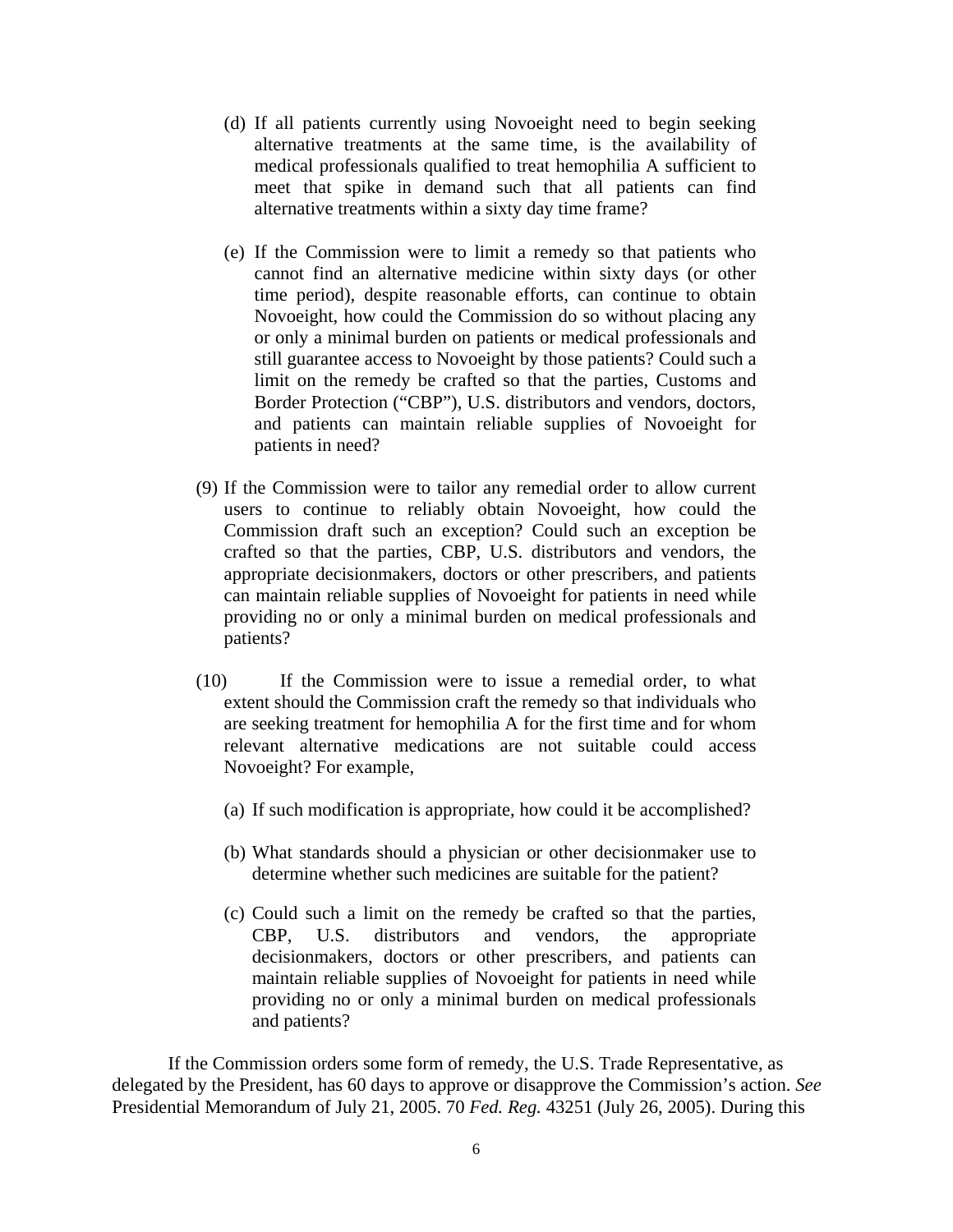period, the subject articles would be entitled to enter the United States under bond, in an amount determined by the Commission and prescribed by the Secretary of the Treasury. The Commission is, therefore, interested in receiving submissions concerning the amount of the bond that should be imposed if a remedy is ordered.

**WRITTEN SUBMISSIONS**: The parties to the investigation are requested to file written submissions responding to the above question regarding anticipation under 35 U.S.C. § 102(g) of the asserted claims of the '061 patent. Parties to the investigation, interested government agencies, and the public are encouraged to file written submissions on the issues of remedy, the public interest, and bonding; and such submissions should address the recommended determination by the ALJ on remedy, public interest, and bonding, and the questions posed above. Complainants are requested to submit proposed remedial orders for the Commission's consideration. Complainants and OUII are also requested to state the date that the subject patents expire and the HTSUS numbers under which the accused products are imported. Complainants are further requested to supply the names of known importers of the products at issue in this investigation. The written submissions and proposed remedial orders must be filed no later than close of business on August 19, 2016. Reply submissions must be filed no later than the close of business on August 26, 2016. No further submissions will be permitted unless otherwise ordered by the Commission.

Persons filing written submissions must file the original document electronically on or before the deadlines stated above and submit eight true paper copies to the Office of the Secretary by noon the next day pursuant to section 210.4(f) of the Commission's Rules of Practice and Procedure (19 C.F.R. § 210.4(f)). Submissions should refer to the investigation number ("Inv. No. 337-TA-956") in a prominent place on the cover page and/or the first page. (*See* Handbook for Electronic Filing Procedures, *http://www.usitc.gov/ secretary/fed\_reg\_notices/rules/ handbook\_on\_electronic\_filing.pdf*). Persons with questions regarding filing should contact the Secretary (202-205-2000).

Any person desiring to submit a document to the Commission in confidence must request confidential treatment. All such requests should be directed to the Secretary to the Commission and must include a full statement of the reasons why the Commission should grant such treatment. *See* 19 C.F.R. § 201.6. Documents for which confidential treatment by the Commission is properly sought will be treated accordingly. All information, including confidential business information and documents for which confidential treatment is properly sought, submitted to the Commission for purposes of this Investigation may be disclosed to and used: (i) by the Commission, its employees and Offices, and contract personnel (a) for developing or maintaining the records of this or a related proceeding, or (b) in internal investigations, audits, reviews, and evaluations relating to the programs, personnel, and operations of the Commission including under 5 U.S.C. Appendix 3; or (ii) by U.S. government employees and contract personnel, solely for cybersecurity purposes. All nonconfidential written submissions will be available for public inspection at the Office of the Secretary and on EDIS.